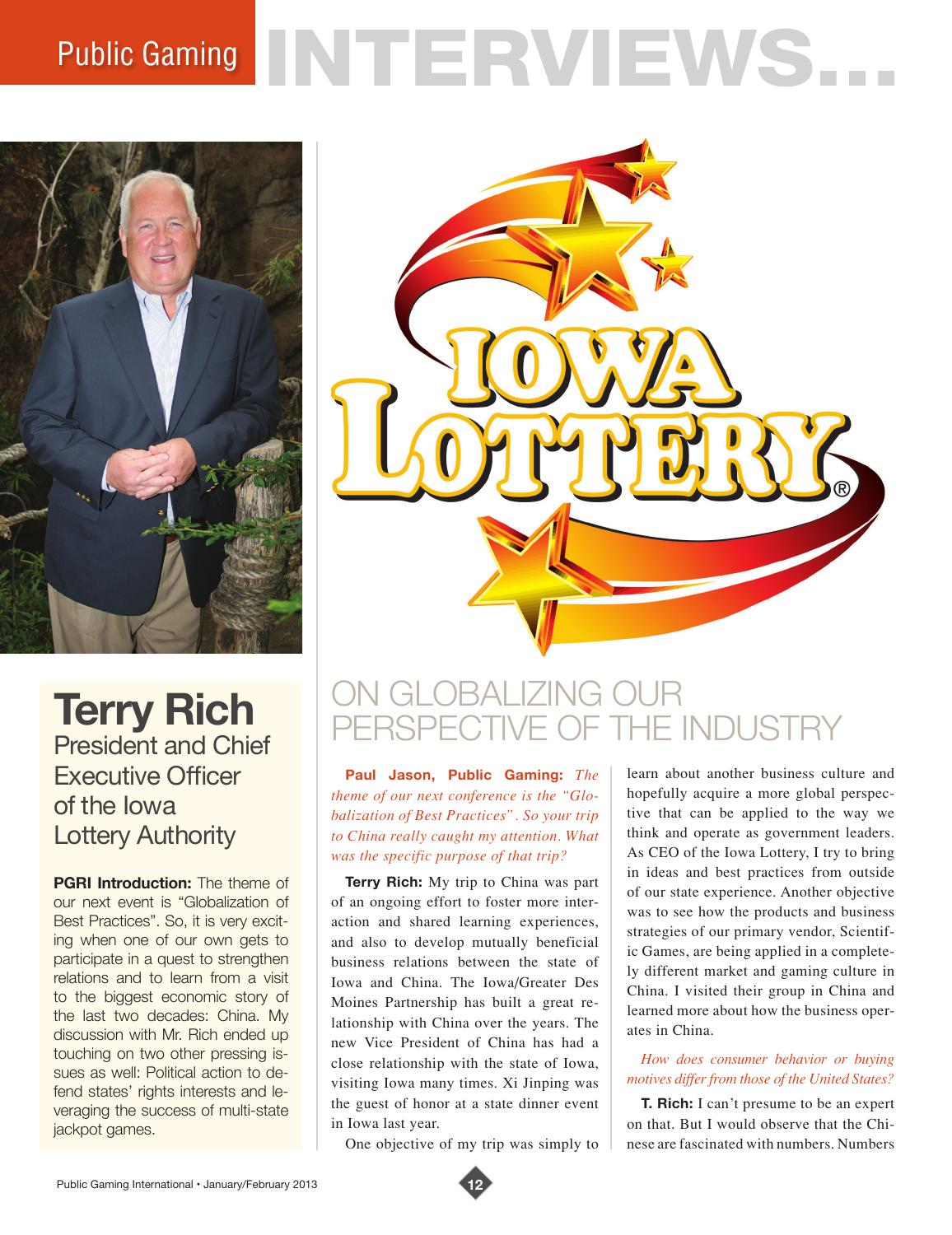and symbols have meaning beyond what they do in the West - almost a mystical or spiritual power. Then, combine that with the Chinese sense that everything happens for a reason. Winning the lottery is not just a result of happenstance or luck. For instance, we had a casual lunch with some small business merchants and they had charts up on the wall to keep track of the numbers, hoping that they could see patterns that might yield some predictive value. I don't think they think of it as a scientific method approach that Westerners might attempt – more a matter of discerning the underlying meaning behind symbols and numbers combined with the conviction that everything has a reason and higher purpose, even the possibility of winning the lottery.

### *What are some other impressions of China, not just as they relate to lottery?*

**T. Rich:** In many ways, China is not so different from America, though our tour may have been arranged to create that effect. We toured the local produce markets, the agriculture communities, the major political center of Beijing, and the commercial hub of Shanghai. Shanghai is beautiful and modern. Beijing is 2,000 years old. But wherever you go, construction is going at breakneck pace, with hundreds of cranes visible in every direction.

One difference that I found to be curious is the Chinese people seem to have more trust and confidence in their government than we do. They love their country. They respect their government and believe that what the government tells them is true. It is part of the U.S. culture to be suspicious of authority in general and that colors our attitude towards government. It's not that way in China.

China's middle class is growing but is still much smaller than the lower class. Everyone I met feels strongly that their social welfare system, and their system for feeding people, is the best in the world. The population in China is over 1.3 billion, like four times that of the U.S. And yet they say they have no starvation. For instance, the government basically designates locations for each citizen to live and in turn cares for the people who comply with that system. There is an explicit policy to limit family size to one child, so it is very expensive for a couple

to have more than one child. The Internet is controlled, censored. I noticed Facebook was actually blocked when we were there. These are some freedoms that they give up in return for a social welfare system that would appear to have some progressive attributes. Trying to eliminate starvation in the most populous country in the world is quite an admirable goal. Now China is moving towards the creation of a robust middle class and more potential for individuals to advance and change their personal social and economic status. They encourage entrepreneurial talent from within their ranks, and they welcome technology and management skills from all over the world. Already, production that requires lower-skilled labor is being outsourced to Taiwan and other countries where labor is cheaper. The people I met in China are convinced that the trade-offs are for the best, and a necessary component to their rapid modernization. After all, in many ways, the Chinese rocketed into a first-tier economic power in less than 20 years. It is an astonishing feat.

### *It would appear that the Chinese are fully embracing the culture of capitalism.*

**T. Rich:** Certainly in many ways. But the markets have fewer competitors and so are likely to be less efficient than in the U.S. The entire system of accountability of public officials is totally different than in the U.S. Individuals vote to elect their local representatives who function like aldermen. Those representatives then vote to elect mayors, the mayors vote to elect regional senators, the senators vote to elect governors, and governors vote to elect the president and national officers. My terminology isn't precise, but the idea is that government is not accountable directly to the people but to itself. The positive aspect of this is that it can act more quickly and tackle the ambitious task of modernizing this country in a dramatically compressed timeline. And the different levels of government do impose a system of checks and balances. But when the prime minister gives a green light, it's full-steam ahead.

Business is much more open and freer than I anticipated. Perhaps ironically, they have more flexibility to assess the value of a commercial relationship than

we do in the U.S. In the U.S., it seems that every aspect of a vendor relationship must be quantified mostly by price. There are good reasons for that, but it does impinge on the ability of all of us to innovate, to try new things and take calculated risks that have uncertain outcomes. I do not presume to have the solution to that. And I am certainly not saying that I would trade our system for theirs; just that observation and understanding of how other systems operate might stimulate insight into our own situation.

### *How does the Chinese market and the regulatory system work?*

**T. Rich:** The Chinese government does all of the online or terminal lotto business. It's my understanding that lotto outsells scratch-offs by a 3 to 1 margin. Lotto has existed in different forms for centuries. Scratch-offs are a newer game for the Chinese but are rapidly gaining in popularity and is the faster growing category.

### *What does the retail network look like?*

**T. Rich:** The lottery has many "exclusive" stores where they sell only lottery products. The dominance of lotto-style games over a robust instant-scratch business creates an opportunity on which the U.S. lotteries have capitalized. Interestingly, high-frequency games (10-min. keno), sports betting and VLT's are all rapidly growing games in China and have put some pressure on the instant games as the newest games in the market.

There are distributers who manage a vast network of small retailers in the markets that are mostly opened up in the morning and shut down at night. In fact, many are called "wet markets" because they vend everything including food so the tables are all cleared off and hosed down at the end of the day. They do not seem to have big chain stores that sell lottery products.

### *It sounds like there is a huge potential to increase sales just by improving distribution. What about Internet and Mobile?*

**T. Rich:** The penetration of mobile is very high and continues to grow rapidly. But I can't say that I saw any evidence of lottery products being bought over digital media.

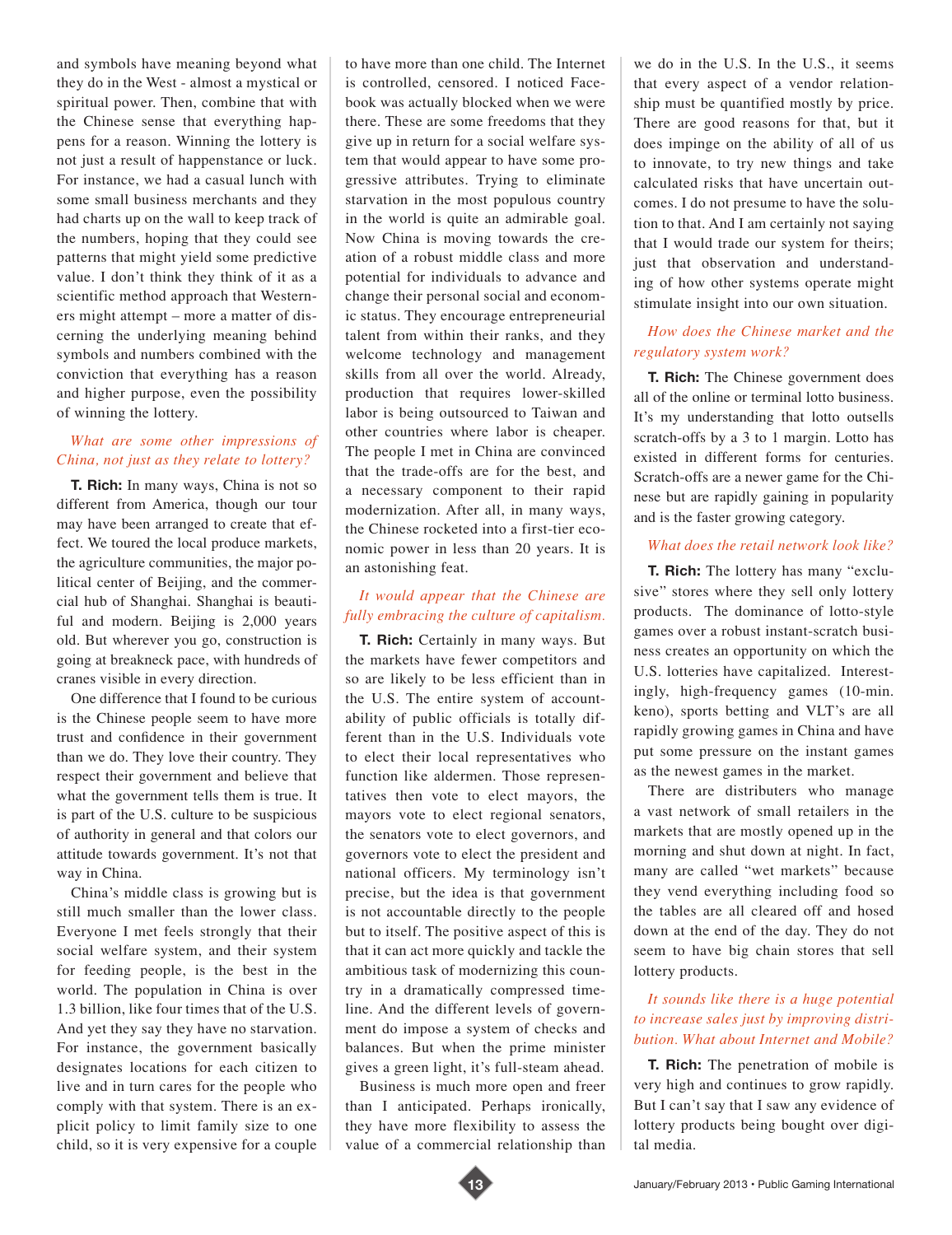## ON POLITICAL ACTION TO DEFEND THE INTERESTS OF STATES' RIGHTS ON GAMING MATTERS

**PGRI Introduction:** There are many obstacles that prevent political action by lotteries and their directors. However, the biggest stakeholder of the lottery is the state that owns it and somebody needs to defend its interests. Lotteries do not have budgets for lobbying legislators. And yet, lottery directors are charged with the task of operating the lottery, and most directors feel that would include defending the interests of lottery stakeholders. And that would include ensuring that legislators at both the state and federal levels are making informed decisions when it comes to laws pertaining to gaming. Thankfully, a high-level delegation of lottery directors stepped up, travelling to the nation's capital and meeting with lawmakers who are charged with the task of shaping public policy. The mission was, and continues to be, to make sure that the shapers of public policy have all the facts and a clear understanding of the impact of laws affecting the regulation of gambling. On the front burner right now is to prevent the usurpation of the authority of the state to regulate and tax the gambling industry. The regulation and taxation of gambling has always been under state authority and control. The only federal law essentially states that all forms of gambling are illegal until and unless a state government chooses to regulate and tax it. Commercial gambling interests are now attempting to change that law such that the federal government would regulate internet gambling.

We want to thank and commend Directors Arch Gleason, Charlie McIntyre, Debbie Alford, Jeff Anderson, May S. Reardon and Bill Hanson; David Gale and the staff at NASPL; the lottery Vendor community; and other lottery management staff for their efforts to speak up in defense of states' rights and the rights of all lottery stakeholders.

### *What was accomplished by your trip to Washington, D.C., last month?*

**T. Rich:** We met with lawmakers and representatives from around 100 Congressional offices to discuss the issues, explain some of the implications and impacts of legislation being proposed, and express our concerns. Our goal was to deliver a clear and consistent message: All forms of gambling have always been regulated and taxed by the states and that should not be changed. Legislation has been proposed that would federalize Internet gambling or Internet poker and that legislation should be vigorously opposed. This is not just about the rights or concerns of lotteries. It is all about the rights of states. We pointed out that, as lottery directors, we are just like the legislators we met with in the sense that we are all public servants with no financial interest or angle other than to serve our state. We just want to do what's right for our communities and the worthy causes that depend on the funding from lotteries. Unlike the advocates for federalizing the regulation of i-gaming, we don't have a war-chest of millions to mount a big lobbying campaign. In fact we have no budget at all for educating leaders about our story. What we do have is a message that should compel legislators to consider the impact of changes to a regulatory framework that has governed the gaming sector well for decades. We were extremely pleased and impressed by the attention we were accorded and are confident that our message is being carefully considered.

I was even somewhat surprised by the reception we received, the openness of all of the states to hear the story. Even though Utah does not even have a lottery, Senator Orrin Hatch's top staffer met with us, listened to our story and shared his views. All the legislative offices expressed a genuine desire to get both sides of the story, to hear and understand everything. I can't say they were all committal, but they were all sympathetic to the concept of preserving states' rights. And they were very sensitive to the fact that state governors and legislators are almost unanimous in their opposition to the Reid/Kyl bill.

### *Were you joined by representatives from vendors to the lottery industry?*

**T. Rich:** Yes, and they should be given credit for smoothing the way for us to get our message heard. The organization and professionalism of our vendor community and their government relations teams was astounding. They know what they're doing, they know how to get the messaging into the hands of the right people. And they are working hard to defend the interests of lotteries, our stakeholders, and the states. So it was a pleasure and an eye-opener to get the opportunity to work with them on this project.

### *What was the essential message?*

**T. Rich:** The basic message is that regulation and taxation of gambling of all varieties, whether it is casinos, internet, mobile, i-poker or slots or whatever – all of this should be under the authority of the states. There is no

need for the federal government to intervene. And federal intervention would serve no purpose other than to destabilize a system that works perfectly fine as it is. The only ones that benefit by such intervention would be private commercial gambling interests and that would come at severe cost to the states. Any and all public policy debate needs to be held at the state level. That system has always worked well and there is no reason to change it. Nevada may choose to regulate and tax gambling differently than its neighboring state of Utah. Illinois may choose to sell lottery tickets over the internet, but that is only to Illinois residents. Other states may choose to prohibit internet distribution of lottery tickets. Delaware and others may choose to implement i-poker while others choose to prohibit it. States can choose to pool their markets together if it serves their interests to do so. They already do that for lottery games and could do it for i-poker as well. The government of each state is in the best position to decide what is the best public policy for the citizens of that state. Just as it would be wrong to insist on federalizing the regulation of bricks-and-mortar casino gambling, it would be wrong to federalize the regulation of internet gambling or i-poker. It's a simple, clear, straightforward message.

### *Did you refer to the specific implications of the Reid/Kyl bill?*

**T. Rich:** We absolutely added our voices to those of governors and legislators who